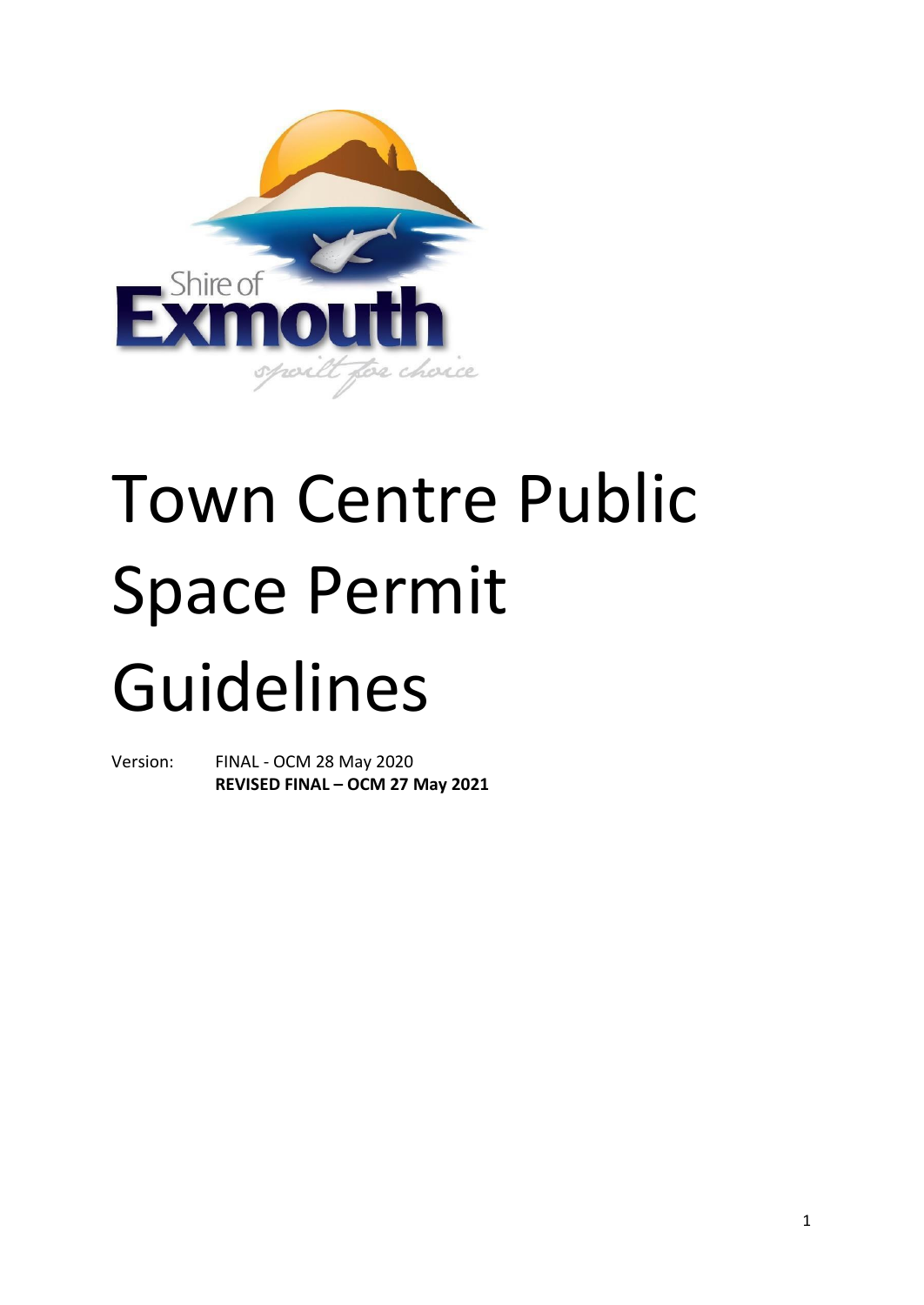# Contents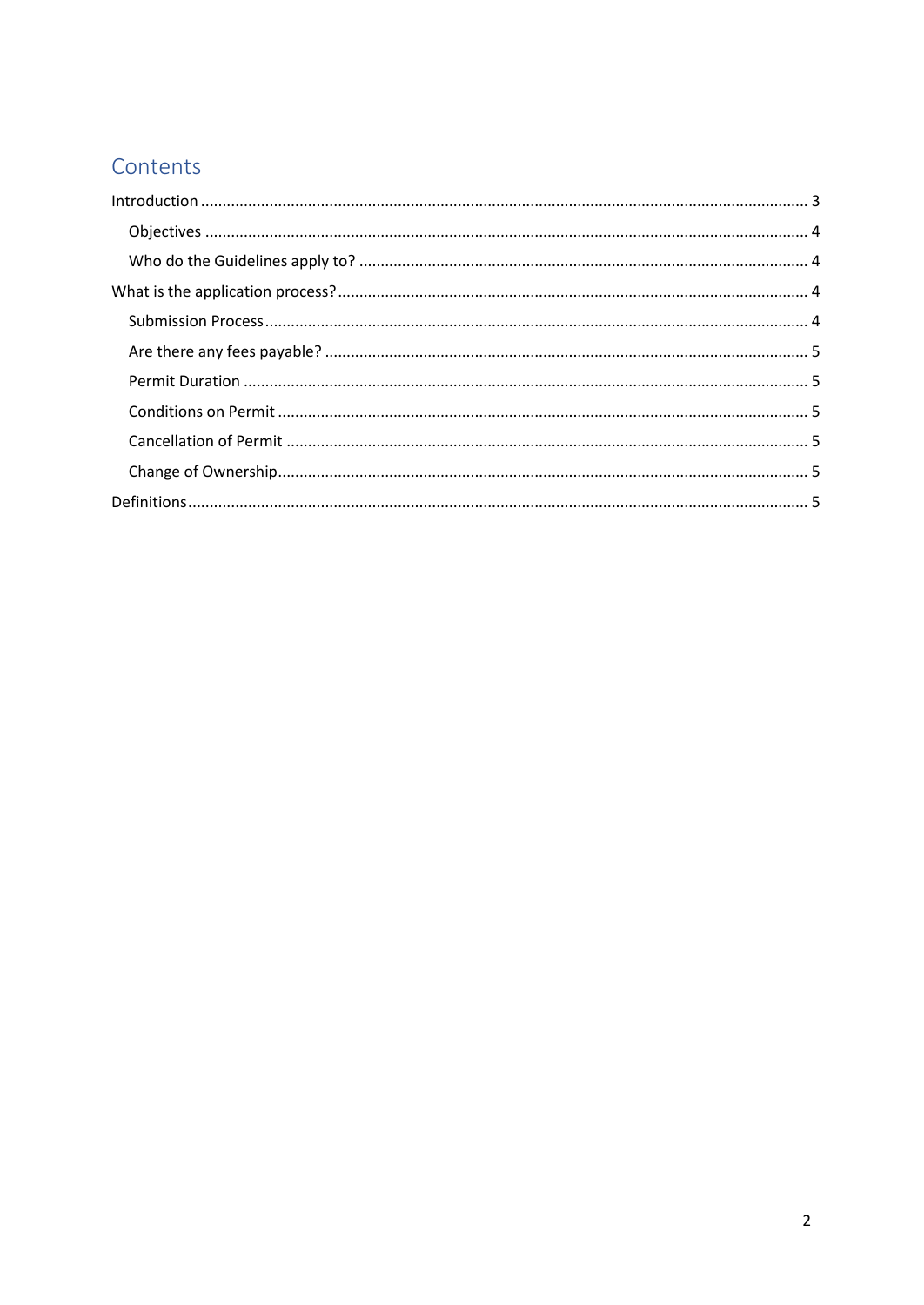# <span id="page-2-0"></span>Introduction

The Shire of Exmouth supports the development of the town centre as the primary focus for retail and hospitality services for local residents and visitors to Exmouth.

To sustain our tourist town into the future, it requires a healthy and vibrant commercial town centre.

Ensuring sustainable retail growth around a core town centre area has been highlighted as a key design element of the Shire's Exmouth Town Centre Revitalisation Plan (Hassell, 2012).

*"The core will be the centre of action, the central meeting place and the area people are naturally drawn to. It will be the magnet of activity in Exmouth's town centre. The core must be tight – that is, it must contain a mix of activities in a defined and accessible area that allows for activation throughout the day and into the evening. Activities must therefore be appropriate to the core and build on each other - – retail, entertainment, lifestyle, culture, dining and short stay functions are some activities appropriate to town cores. The built form within the core alsomust have an intensity and character that contains activity – in this way the core is defined, easily recognisable and the logical heart of Exmouth."*

#### *Source: Hassell Report "Defining the Core"*

The Public Space available for use will be clearly described through the use of "Delineation Markers" on the ground installed by the Shire.

The size of designated Public Space area may vary for each tenancy and will take into consideration pedestrian safety and access. A minimum of 1.8m clear area for pedestrian circulation is required for thoroughfares. The Shire of Exmouth reserves the right to vary the width to accommodate areas with heavy foot traffic.

With the exception of the shopfronts located at 3 Kennedy Street (refer to Figure 2) the Public Space area must commence from the front of the tenancy boundary extending out to a distance no greater than 1200mm and across the length of the tenancy frontage. Notwithstanding the above, where this is impracticable due to two or more different levels and thoroughfares in front of the tenancy, the Shire may allow an alternate Public Space area subject to suitable pedestrian safety and wheel chair access being provided.

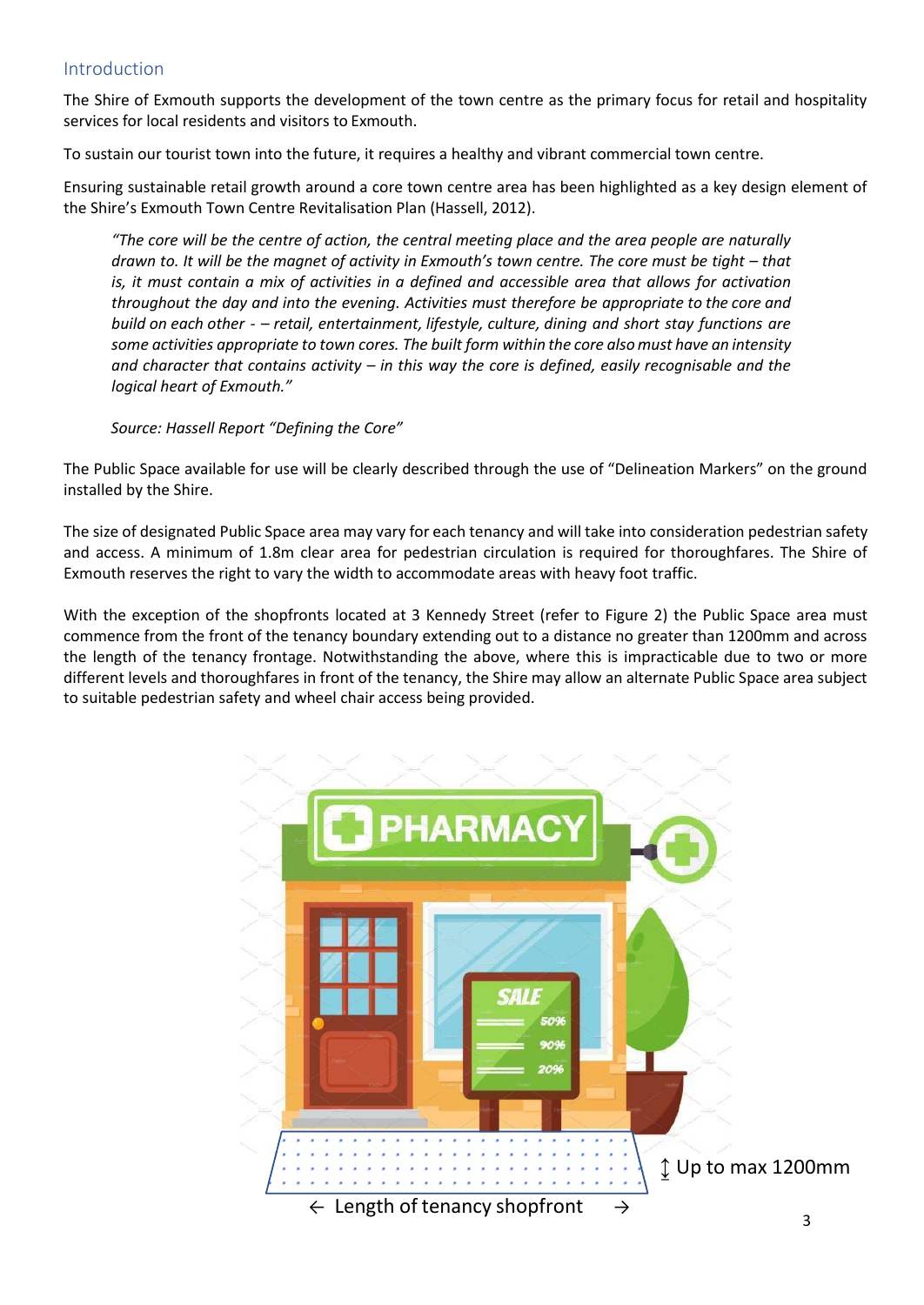The Town Centre Public Space Permit is a tool to encourage town centre traders to create greater vibrancy, improve opportunities to extract visitor spend and reinforce the atmosphere of a popular holiday town destination.

The permit allows town centre traders to utilise the public space in front of their tenancy for greater advertising, merchandising and/or seating opportunities.

For shopfronts located at 3 Kennedy Street (refer to Figure 2), the Public Space area may commence east, from outside of the edge of awning columns and posts of the tenancy boundary to a distance no greater than 1200mm and across the length of the tenancy frontage.

These Guidelines are set under the Shire of Exmouth's Activities on Thoroughfares and Trading in Thoroughfares and Public Places Local Law and the Advertising Signage, Town Centre Public Space Permit, and Outdoor Eating Permits Policy 6.8.

# <span id="page-3-0"></span>**Objectives**

The objective of these guidelines is to encourage traders with tenancies located within the town centre to better utilise their adjoining public space for commercial activity without impacting on public safety or access.

To achieve the above, the Shire will give due regard to:

- The Shire of Exmouth's Disability Access and Inclusion Plan July 2015.
- The Shire of Exmouth's Strategic Community Plan Exmouth 2030.
- Creating vibrancy and enhancing amenity through improved retail experiences.

# <span id="page-3-1"></span>Who do the Guidelines apply to?

The guidelines apply to:

• Commercial operators with tenancies within the town centre area as defined in Figure 1.

# <span id="page-3-2"></span>What is the application process?

To apply for a Town Centre Public Space permit, you will need to complete and submit the appropriate application and have Public Liability Insurance for not less than \$20 million.

Prior to making the application you will need to ensure:

- 1. You are the owner or lessee of a commercial tenancy located within the town centre precinct.
- 2. Have a tenancy fronting the public place where the permit will be operating.
- 3. Have clear and unobstructed access and views of the area.

#### <span id="page-3-3"></span>Submission Process

Please follow the following steps to submit your application:

- 1. Choose an appropriate site based on the parameters identified above.
- 2. Prepare site plans. Site plans can be hand drawn on graph paper but need to be to-scale, neat and legible.
- 3. Submit application with payment of the application fee. When you submit your application please ensure it is accompanied by a copy of the Certificate of Currency for the Public Liability Insurance.
- 4. The Shire will assess the application and contact the applicant if additional information is required. Please note an application can take up 3 weeksto process.
- 5. If a permit is issued it will state the dimensions of the approved space. Shire officers will install permanent guides on the ground that define the approved space.
- 6. It is the responsibility of the applicant to ensure the permit conditions are complied with.

Each application will be assessed on a case-by- case basis.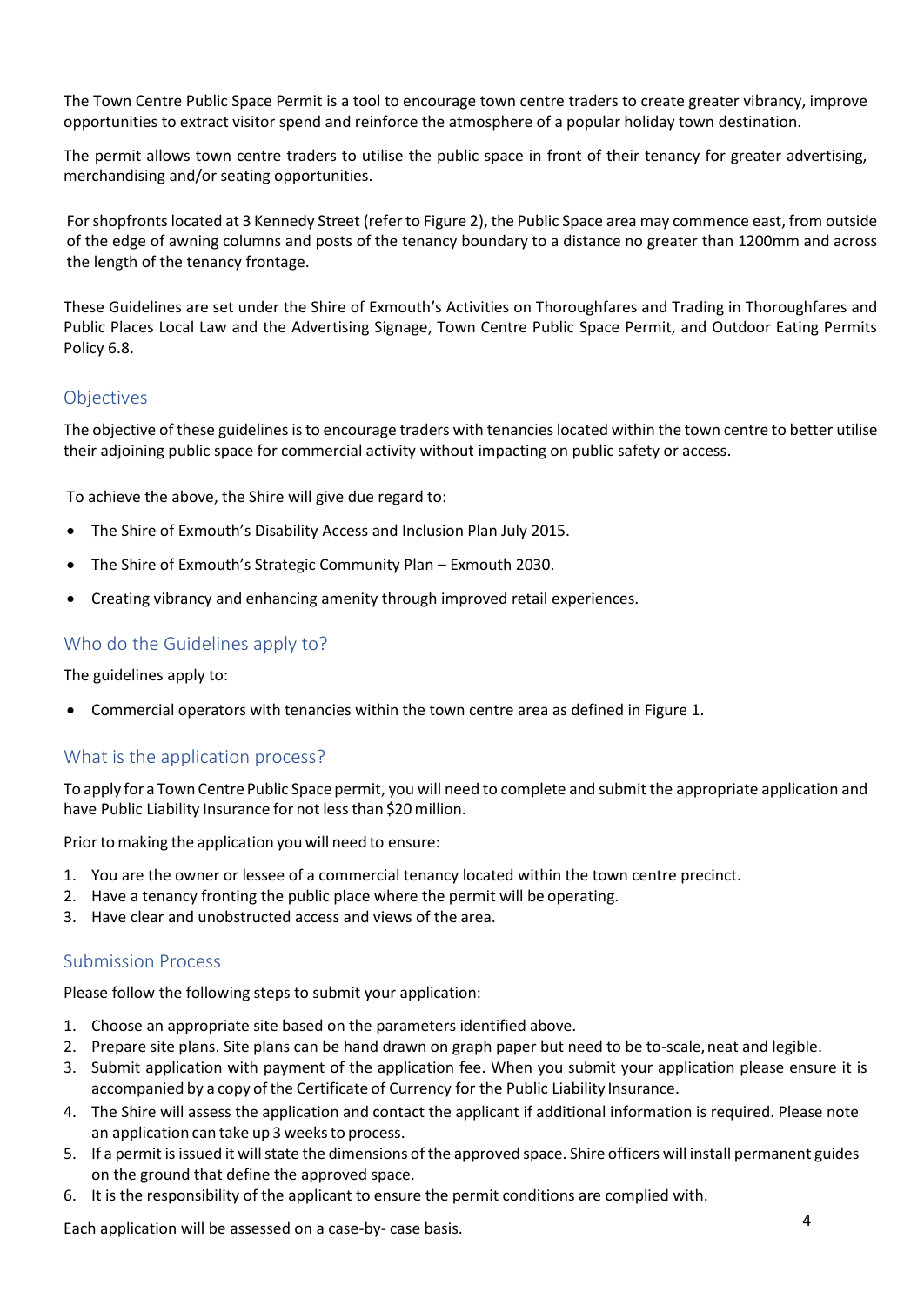# <span id="page-4-0"></span>Are there any fees payable?

There is a fee applicable when lodging the application. If the application is approved there is a permit approval fee payable in advance. Please refer to the current Shire of Exmouth Fees & Charges schedule.

# <span id="page-4-1"></span>Permit Duration

Permits are valid for up to 3 years.

#### <span id="page-4-2"></span>Conditions on Permit

The Shire may impose conditions on the permit where necessary. The conditions will be based on the requirements of the Activities on Thoroughfares and Trading in Thoroughfares and Public Places Local Law.

#### <span id="page-4-3"></span>Cancellation of Permit

Cancellation of a Town Centre Public Space Permit by the permit holder will need to be via written notice. Once received the Shire will process the cancellation within 14 days.

The Shire reserves the right to cancel a Town Centre Public Space permit where conditions are not being adhered to, subject to notifying the applicant within 14 days.

# <span id="page-4-4"></span>Change of Ownership

Change of ownership can be notified in writing. Once received the Shire will process the change of ownership.

#### <span id="page-4-5"></span>Definitions

#### **Applicant**

The business or representative of a business located within the town centre as defined in Figure 1, formally applying to use the public space immediately in front of and abutting the applicant's tenancy.

#### **Town Centre**

The area zoned "Town Centre" as per Shire's Local Planning Strategy and described in Figures 1 attached to these guidelines.

#### **Town Centre Public Space Permit**

A permit, approved by the Shire that allow the use of the nominated area in a public place for retail, advertising or customer seating.

#### **Permit Holder**

The business or representative of the business that holds a Town Centre Public Space permit.

#### **Delineation Markers**

Small flat disks fastened to the outer edge of the permit area, identifying the boundary of the area.

#### **Public Place**

A public place is defined by the Shire of Exmouth's Activities on Thoroughfares and Trading in Thoroughfares and Public Places Local Law as any thoroughfare or place which the public are allowed to use, whether or not the thoroughfare or place is on private property, but does not include –

- (a) Premises on private property from which trading is lawfully conducted under a written law;
- (b) Local government property